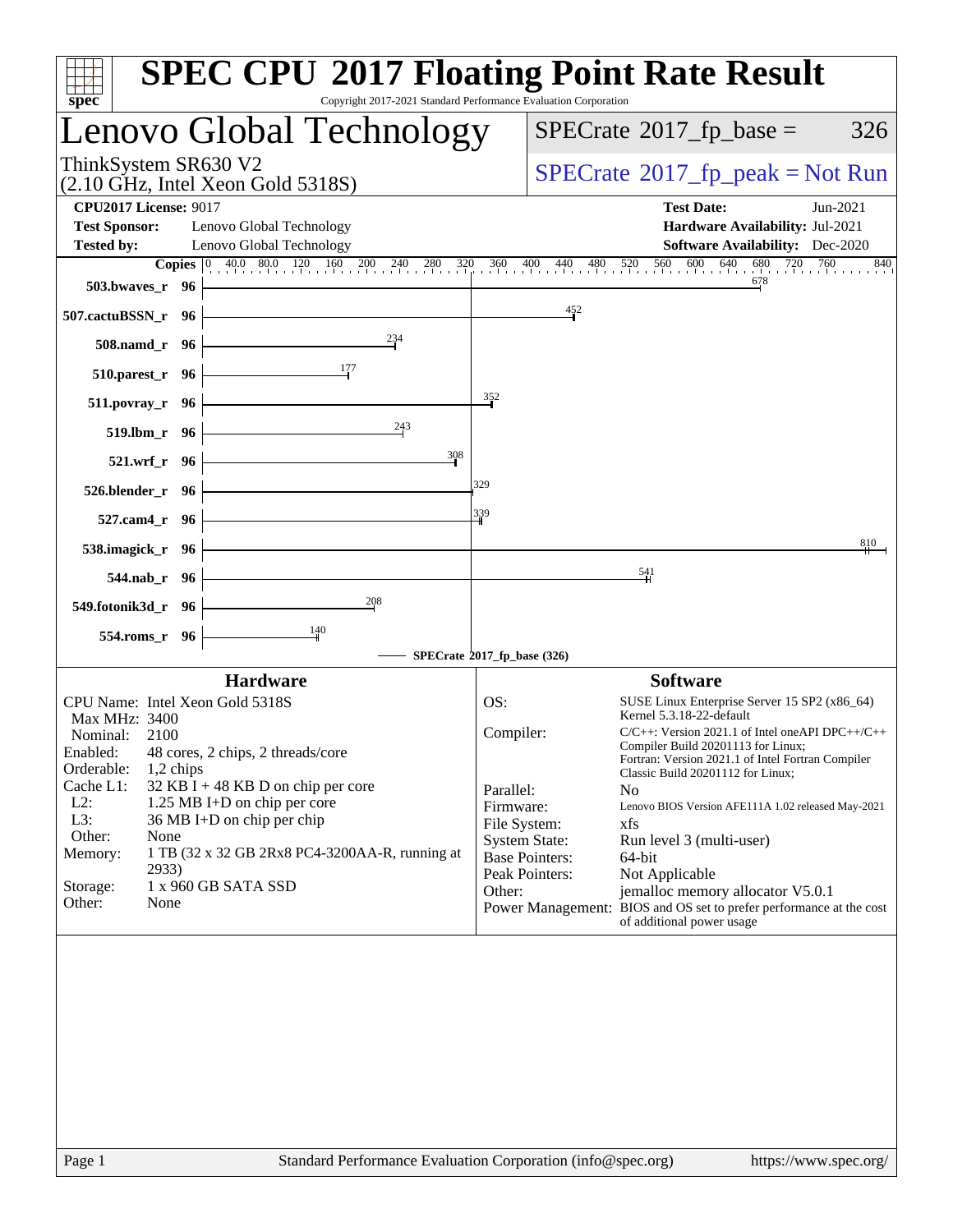

#### **[SPEC CPU](http://www.spec.org/auto/cpu2017/Docs/result-fields.html#SPECCPU2017FloatingPointRateResult)[2017 Floating Point Rate Result](http://www.spec.org/auto/cpu2017/Docs/result-fields.html#SPECCPU2017FloatingPointRateResult)** Copyright 2017-2021 Standard Performance Evaluation Corporation

### Lenovo Global Technology

 $SPECTate$ <sup>®</sup>[2017\\_fp\\_base =](http://www.spec.org/auto/cpu2017/Docs/result-fields.html#SPECrate2017fpbase) 326

(2.10 GHz, Intel Xeon Gold 5318S)

ThinkSystem SR630 V2<br>  $\begin{array}{c}\n\text{SPECTate} \textcircled{2017\_fp\_peak} = \text{Not Run} \\
\text{SPECTate} \textcircled{2017\_fp\_peak} = \text{Not Run} \\
\end{array}$ 

**[Test Sponsor:](http://www.spec.org/auto/cpu2017/Docs/result-fields.html#TestSponsor)** Lenovo Global Technology **[Hardware Availability:](http://www.spec.org/auto/cpu2017/Docs/result-fields.html#HardwareAvailability)** Jul-2021 **[Tested by:](http://www.spec.org/auto/cpu2017/Docs/result-fields.html#Testedby)** Lenovo Global Technology **[Software Availability:](http://www.spec.org/auto/cpu2017/Docs/result-fields.html#SoftwareAvailability)** Dec-2020

**[CPU2017 License:](http://www.spec.org/auto/cpu2017/Docs/result-fields.html#CPU2017License)** 9017 **[Test Date:](http://www.spec.org/auto/cpu2017/Docs/result-fields.html#TestDate)** Jun-2021

#### **[Results Table](http://www.spec.org/auto/cpu2017/Docs/result-fields.html#ResultsTable)**

|                                    | <b>Base</b>   |                |                |                |       |                |       | <b>Peak</b>   |                |              |                |              |                |              |
|------------------------------------|---------------|----------------|----------------|----------------|-------|----------------|-------|---------------|----------------|--------------|----------------|--------------|----------------|--------------|
| <b>Benchmark</b>                   | <b>Copies</b> | <b>Seconds</b> | Ratio          | <b>Seconds</b> | Ratio | <b>Seconds</b> | Ratio | <b>Copies</b> | <b>Seconds</b> | <b>Ratio</b> | <b>Seconds</b> | <b>Ratio</b> | <b>Seconds</b> | <b>Ratio</b> |
| $503.bwaves_r$                     | 96            | 1419           | 678            | 1418           | 679   | 1419           | 678   |               |                |              |                |              |                |              |
| 507.cactuBSSN r                    | 96            | 269            | 452            | 270            | 450   | 269            | 452   |               |                |              |                |              |                |              |
| $508$ .namd $_r$                   | 96            | 390            | 234            | 390            | 234   | 389            | 234   |               |                |              |                |              |                |              |
| 510.parest_r                       | 96            | 1424           | 176            | 1416           | 177   | 1418           | 177   |               |                |              |                |              |                |              |
| 511.povray_r                       | 96            | 639            | 351            | 638            | 352   | 636            | 353   |               |                |              |                |              |                |              |
| 519.lbm r                          | 96            | 416            | 243            | 416            | 243   | 415            | 244   |               |                |              |                |              |                |              |
| $521$ .wrf r                       | 96            | 702            | 306            | 697            | 308   | 699            | 308   |               |                |              |                |              |                |              |
| 526.blender r                      | 96            | 445            | 329            | 445            | 329   | 445            | 328   |               |                |              |                |              |                |              |
| $527$ .cam $4r$                    | 96            | 495            | 339            | 499            | 336   | 494            | 340   |               |                |              |                |              |                |              |
| 538.imagick_r                      | 96            | 295            | 810            | 287            | 832   | 296            | 806   |               |                |              |                |              |                |              |
| $544$ .nab r                       | 96            | 299            | 540            | 297            | 545   | 299            | 541   |               |                |              |                |              |                |              |
| 549.fotonik3d r                    | 96            | 1795           | 208            | 1795           | 208   | 1793           | 209   |               |                |              |                |              |                |              |
| $554$ .roms_r                      | 96            | 1089           | 140            | 1099           | 139   | 1085           | 141   |               |                |              |                |              |                |              |
| $SPECrate^{\otimes}2017$ fp base = |               |                | 326            |                |       |                |       |               |                |              |                |              |                |              |
| $SPECrate^{\circ}2017$ fp peak =   |               |                | <b>Not Run</b> |                |       |                |       |               |                |              |                |              |                |              |

Results appear in the [order in which they were run](http://www.spec.org/auto/cpu2017/Docs/result-fields.html#RunOrder). Bold underlined text [indicates a median measurement](http://www.spec.org/auto/cpu2017/Docs/result-fields.html#Median).

#### **[Submit Notes](http://www.spec.org/auto/cpu2017/Docs/result-fields.html#SubmitNotes)**

 The numactl mechanism was used to bind copies to processors. The config file option 'submit' was used to generate numactl commands to bind each copy to a specific processor. For details, please see the config file.

#### **[Operating System Notes](http://www.spec.org/auto/cpu2017/Docs/result-fields.html#OperatingSystemNotes)**

Stack size set to unlimited using "ulimit -s unlimited"

#### **[Environment Variables Notes](http://www.spec.org/auto/cpu2017/Docs/result-fields.html#EnvironmentVariablesNotes)**

```
Environment variables set by runcpu before the start of the run:
LD_LIBRARY_PATH =
      "/home/cpu2017-1.1.8-ic2021.1-revA-update1/lib/intel64:/home/cpu2017-1.1
      .8-ic2021.1-revA-update1/je5.0.1-64"
MALLOC_CONF = "retain:true"
```
#### **[General Notes](http://www.spec.org/auto/cpu2017/Docs/result-fields.html#GeneralNotes)**

 Binaries compiled on a system with 1x Intel Core i9-7940X CPU + 64GB RAM memory using openSUSE Leap 15.2 Transparent Huge Pages enabled by default

**(Continued on next page)**

Page 2 Standard Performance Evaluation Corporation [\(info@spec.org\)](mailto:info@spec.org) <https://www.spec.org/>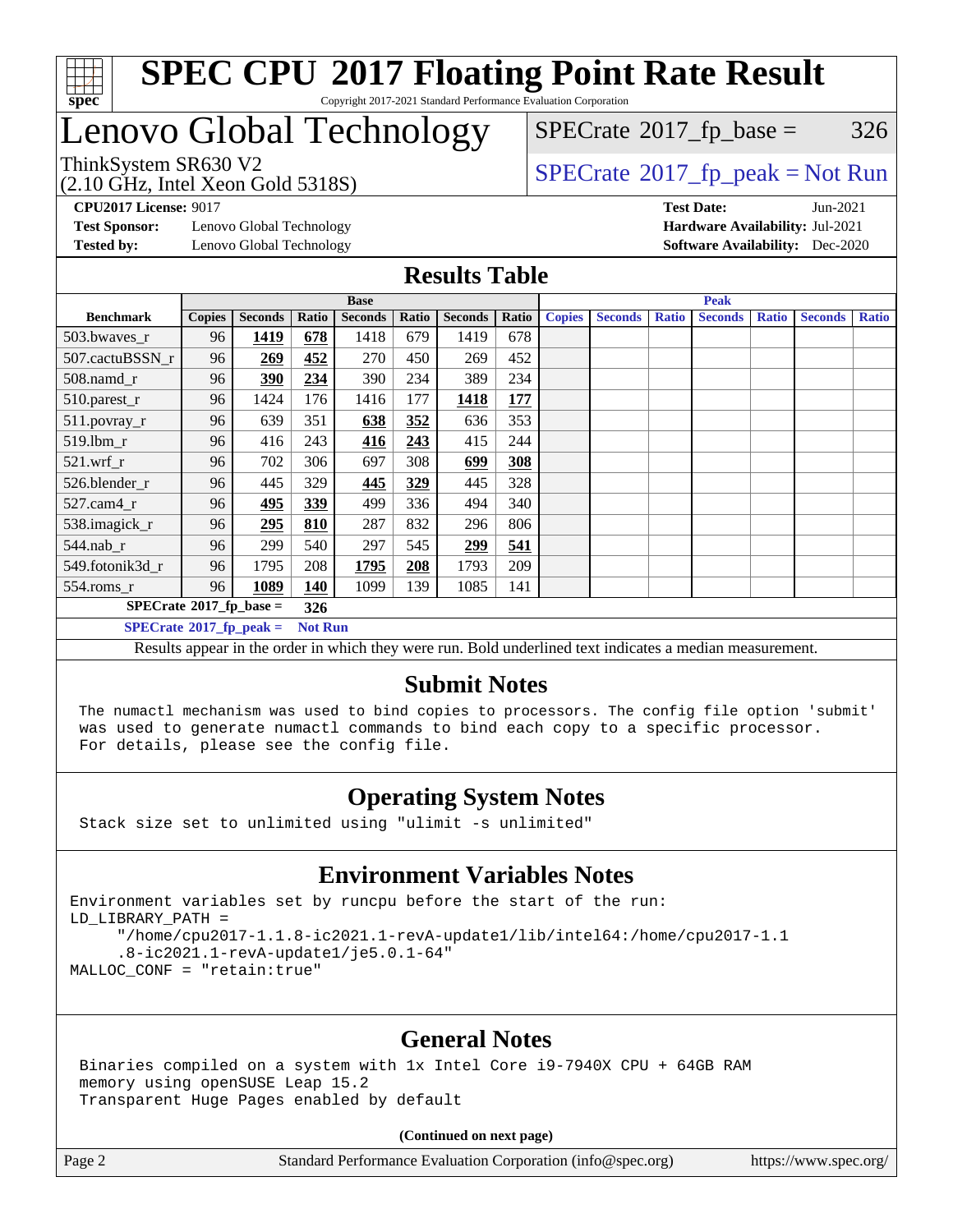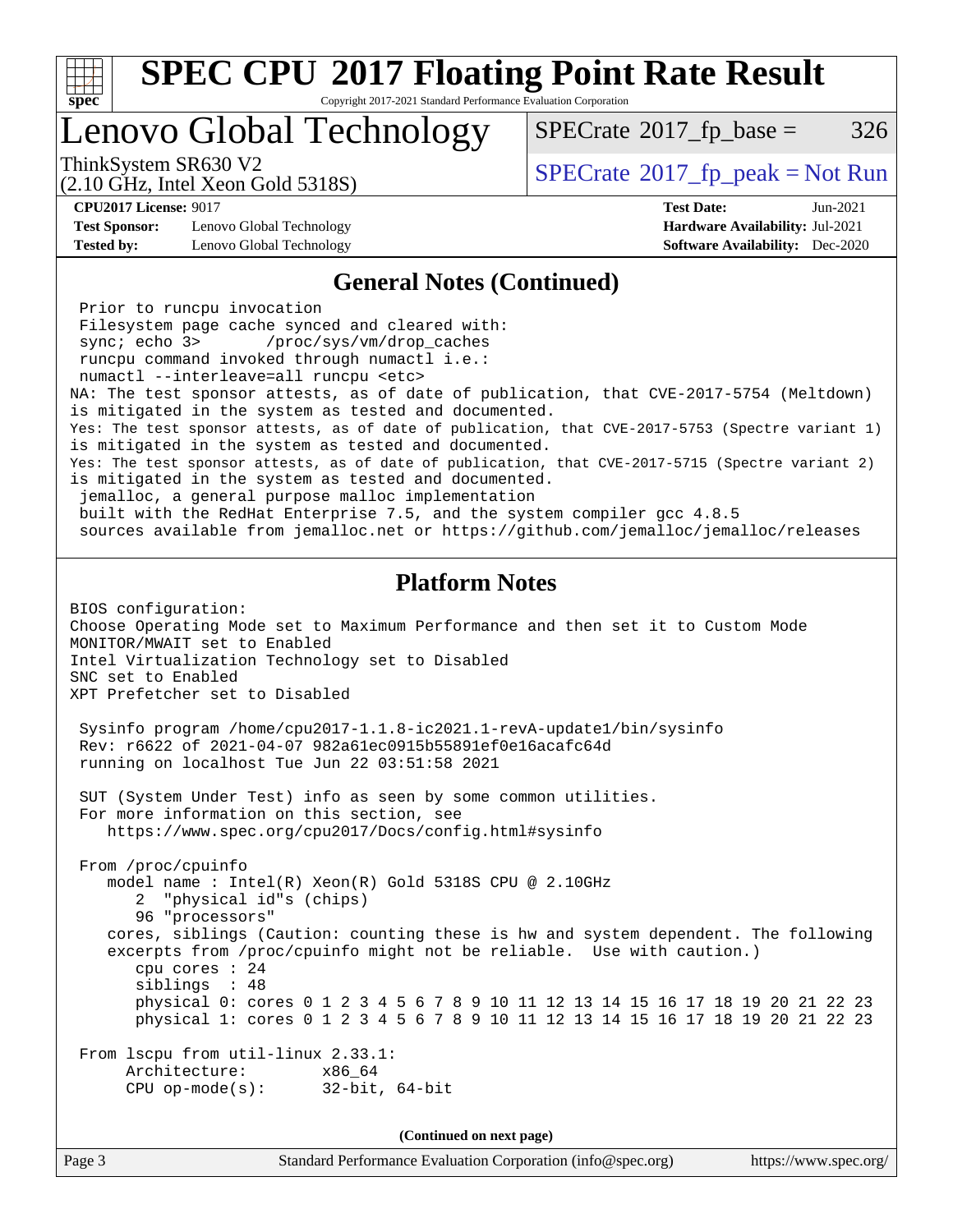

Copyright 2017-2021 Standard Performance Evaluation Corporation

Lenovo Global Technology

 $SPECTate$ <sup>®</sup>[2017\\_fp\\_base =](http://www.spec.org/auto/cpu2017/Docs/result-fields.html#SPECrate2017fpbase) 326

(2.10 GHz, Intel Xeon Gold 5318S)

ThinkSystem SR630 V2<br>  $\begin{array}{c}\n\text{SPECrate} \textcirc 2017\_fp\_peak = Not Run \\
\text{SPECrate} \textcirc 2017\_fp\_peak = Not Run\n\end{array}$  $\begin{array}{c}\n\text{SPECrate} \textcirc 2017\_fp\_peak = Not Run \\
\text{SPECrate} \textcirc 2017\_fp\_peak = Not Run\n\end{array}$  $\begin{array}{c}\n\text{SPECrate} \textcirc 2017\_fp\_peak = Not Run \\
\text{SPECrate} \textcirc 2017\_fp\_peak = Not Run\n\end{array}$ 

**[Test Sponsor:](http://www.spec.org/auto/cpu2017/Docs/result-fields.html#TestSponsor)** Lenovo Global Technology **[Hardware Availability:](http://www.spec.org/auto/cpu2017/Docs/result-fields.html#HardwareAvailability)** Jul-2021 **[Tested by:](http://www.spec.org/auto/cpu2017/Docs/result-fields.html#Testedby)** Lenovo Global Technology **[Software Availability:](http://www.spec.org/auto/cpu2017/Docs/result-fields.html#SoftwareAvailability)** Dec-2020

**[CPU2017 License:](http://www.spec.org/auto/cpu2017/Docs/result-fields.html#CPU2017License)** 9017 **[Test Date:](http://www.spec.org/auto/cpu2017/Docs/result-fields.html#TestDate)** Jun-2021

#### **[Platform Notes \(Continued\)](http://www.spec.org/auto/cpu2017/Docs/result-fields.html#PlatformNotes)**

 Byte Order: Little Endian Address sizes: 46 bits physical, 57 bits virtual CPU(s): 96 On-line CPU(s) list: 0-95 Thread(s) per core: 2 Core(s) per socket: 24  $Socket(s):$  NUMA node(s): 4 Vendor ID: GenuineIntel CPU family: 6 Model: 106 Model name: Intel(R) Xeon(R) Gold 5318S CPU @ 2.10GHz Stepping: 6 CPU MHz: 2600.000 BogoMIPS: 4200.00 Virtualization: VT-x L1d cache: 48K L1i cache: 32K L2 cache: 1280K L3 cache: 36864K NUMA node0 CPU(s): 0-11,48-59 NUMA node1 CPU(s): 12-23,60-71 NUMA node2 CPU(s): 24-35,72-83 NUMA node3 CPU(s): 36-47,84-95 Flags: fpu vme de pse tsc msr pae mce cx8 apic sep mtrr pge mca cmov pat pse36 clflush dts acpi mmx fxsr sse sse2 ss ht tm pbe syscall nx pdpe1gb rdtscp lm constant\_tsc art arch\_perfmon pebs bts rep\_good nopl xtopology nonstop\_tsc cpuid aperfmperf pni pclmulqdq dtes64 monitor ds\_cpl vmx smx est tm2 ssse3 sdbg fma cx16 xtpr pdcm pcid dca sse4\_1 sse4\_2 x2apic movbe popcnt tsc\_deadline\_timer aes xsave avx f16c rdrand lahf\_lm abm 3dnowprefetch cpuid\_fault epb cat\_l3 invpcid\_single ssbd mba ibrs ibpb stibp ibrs\_enhanced tpr\_shadow vnmi flexpriority ept vpid ept\_ad fsgsbase tsc\_adjust bmi1 hle avx2 smep bmi2 erms invpcid rtm cqm rdt\_a avx512f avx512dq rdseed adx smap avx512ifma clflushopt clwb intel\_pt avx512cd sha\_ni avx512bw avx512vl xsaveopt xsavec xgetbv1 xsaves cqm\_llc cqm\_occup\_llc cqm\_mbm\_total cqm\_mbm\_local wbnoinvd dtherm ida arat pln pts avx512vbmi umip pku ospke avx512\_vbmi2 gfni vaes vpclmulqdq avx512\_vnni avx512\_bitalg tme avx512\_vpopcntdq la57 rdpid md\_clear pconfig flush\_l1d arch\_capabilities /proc/cpuinfo cache data cache size : 36864 KB From numactl --hardware WARNING: a numactl 'node' might or might not correspond to a physical chip. available: 4 nodes (0-3) node 0 cpus: 0 1 2 3 4 5 6 7 8 9 10 11 48 49 50 51 52 53 54 55 56 57 58 59 node 0 size: 257632 MB node 0 free: 257271 MB **(Continued on next page)**

Page 4 Standard Performance Evaluation Corporation [\(info@spec.org\)](mailto:info@spec.org) <https://www.spec.org/>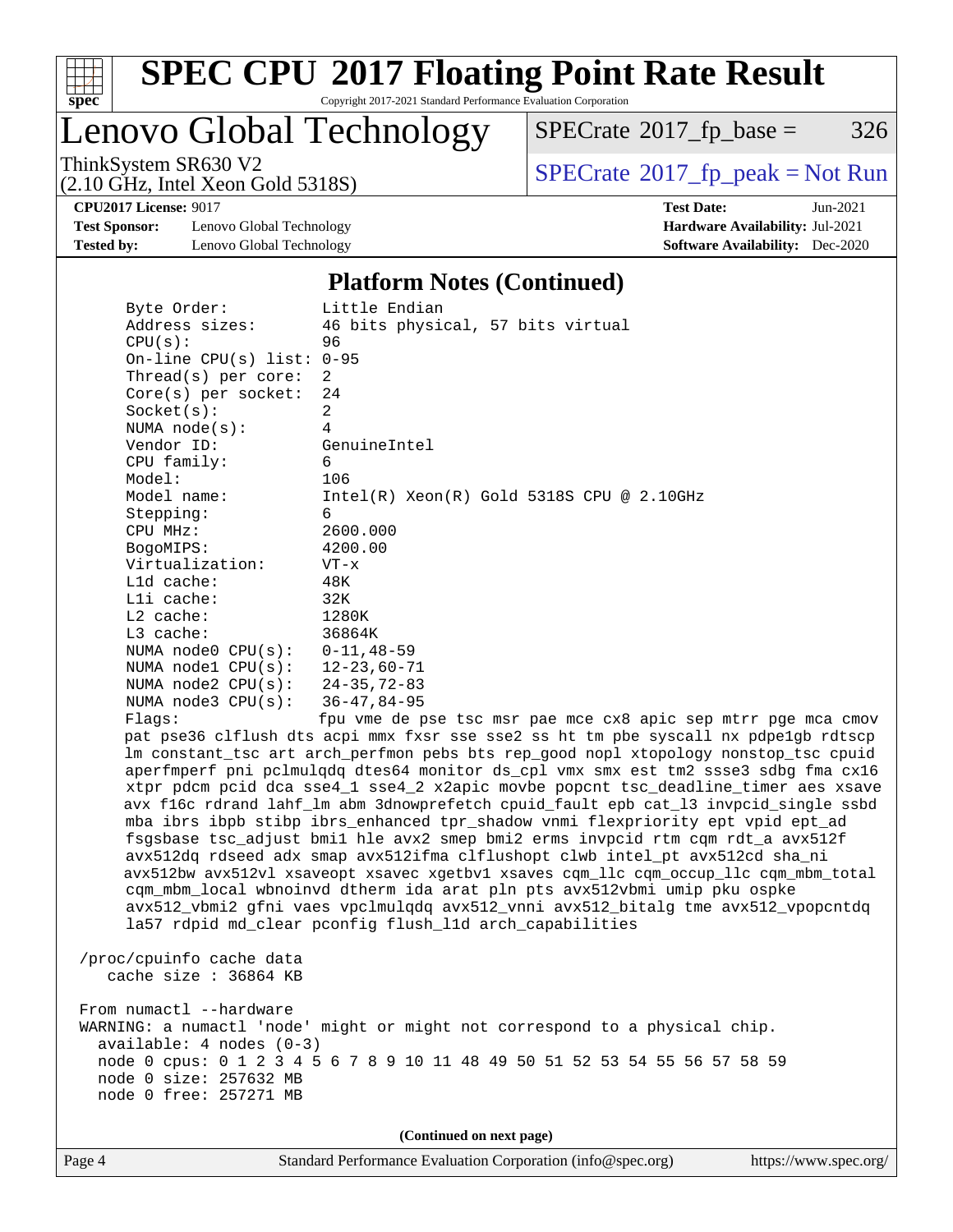| ч<br>e<br>L<br>Q |  |  |  |  |  |  |  |  |
|------------------|--|--|--|--|--|--|--|--|

Copyright 2017-2021 Standard Performance Evaluation Corporation

Lenovo Global Technology

 $SPECTate$ <sup>®</sup>[2017\\_fp\\_base =](http://www.spec.org/auto/cpu2017/Docs/result-fields.html#SPECrate2017fpbase) 326

(2.10 GHz, Intel Xeon Gold 5318S)

ThinkSystem SR630 V2<br>
(2.10 GHz, Intel Xeon Gold 53188)<br> [SPECrate](http://www.spec.org/auto/cpu2017/Docs/result-fields.html#SPECrate2017fppeak)®[2017\\_fp\\_peak = N](http://www.spec.org/auto/cpu2017/Docs/result-fields.html#SPECrate2017fppeak)ot Run

**[Test Sponsor:](http://www.spec.org/auto/cpu2017/Docs/result-fields.html#TestSponsor)** Lenovo Global Technology **[Hardware Availability:](http://www.spec.org/auto/cpu2017/Docs/result-fields.html#HardwareAvailability)** Jul-2021 **[Tested by:](http://www.spec.org/auto/cpu2017/Docs/result-fields.html#Testedby)** Lenovo Global Technology **[Software Availability:](http://www.spec.org/auto/cpu2017/Docs/result-fields.html#SoftwareAvailability)** Dec-2020

**[CPU2017 License:](http://www.spec.org/auto/cpu2017/Docs/result-fields.html#CPU2017License)** 9017 **[Test Date:](http://www.spec.org/auto/cpu2017/Docs/result-fields.html#TestDate)** Jun-2021

#### **[Platform Notes \(Continued\)](http://www.spec.org/auto/cpu2017/Docs/result-fields.html#PlatformNotes)**

 node 1 cpus: 12 13 14 15 16 17 18 19 20 21 22 23 60 61 62 63 64 65 66 67 68 69 70 71 node 1 size: 258042 MB node 1 free: 257647 MB node 2 cpus: 24 25 26 27 28 29 30 31 32 33 34 35 72 73 74 75 76 77 78 79 80 81 82 83 node 2 size: 258042 MB node 2 free: 257733 MB node 3 cpus: 36 37 38 39 40 41 42 43 44 45 46 47 84 85 86 87 88 89 90 91 92 93 94 95 node 3 size: 258005 MB node 3 free: 257736 MB node distances: node 0 1 2 3 0: 10 11 20 20 1: 11 10 20 20 2: 20 20 10 11 3: 20 20 11 10 From /proc/meminfo MemTotal: 1056483472 kB HugePages\_Total: 0 Hugepagesize: 2048 kB From /etc/\*release\* /etc/\*version\* os-release: NAME="SLES" VERSION="15-SP2" VERSION\_ID="15.2" PRETTY\_NAME="SUSE Linux Enterprise Server 15 SP2" ID="sles" ID\_LIKE="suse" ANSI\_COLOR="0;32" CPE\_NAME="cpe:/o:suse:sles:15:sp2" uname -a: Linux localhost 5.3.18-22-default #1 SMP Wed Jun 3 12:16:43 UTC 2020 (720aeba) x86\_64 x86\_64 x86\_64 GNU/Linux Kernel self-reported vulnerability status: CVE-2018-12207 (iTLB Multihit): Not affected CVE-2018-3620 (L1 Terminal Fault): Not affected Microarchitectural Data Sampling: Not affected CVE-2017-5754 (Meltdown): Not affected CVE-2018-3639 (Speculative Store Bypass): Mitigation: Speculative Store Bypass disabled via prctl and seccomplex and the control of the control of the control of the control of the control of the control of the control of the control of the control of the control of the control of the control of the control of the control CVE-2017-5753 (Spectre variant 1): Mitigation: usercopy/swapgs barriers and \_\_user pointer

**(Continued on next page)**

Page 5 Standard Performance Evaluation Corporation [\(info@spec.org\)](mailto:info@spec.org) <https://www.spec.org/>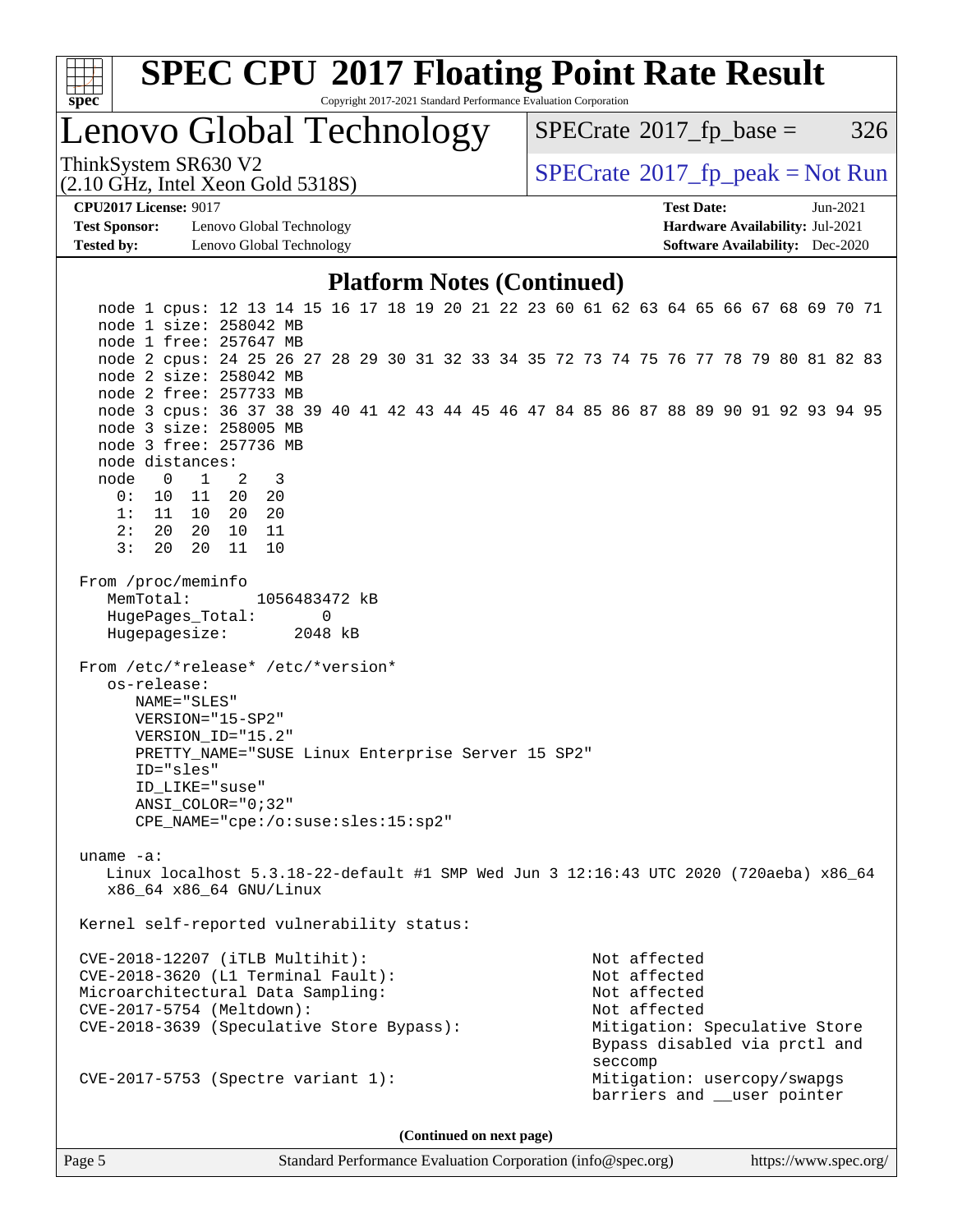| <b>SPEC CPU®2017 Floating Point Rate Result</b><br>Copyright 2017-2021 Standard Performance Evaluation Corporation<br>$spec^*$                                                                                                                                                                                                                                                                                                                                                                                                                                                                                       |                                                                                                              |
|----------------------------------------------------------------------------------------------------------------------------------------------------------------------------------------------------------------------------------------------------------------------------------------------------------------------------------------------------------------------------------------------------------------------------------------------------------------------------------------------------------------------------------------------------------------------------------------------------------------------|--------------------------------------------------------------------------------------------------------------|
| Lenovo Global Technology                                                                                                                                                                                                                                                                                                                                                                                                                                                                                                                                                                                             | $SPECrate^{\circledast}2017$ _fp_base =<br>326                                                               |
| ThinkSystem SR630 V2<br>$(2.10 \text{ GHz}, \text{Intel Xeon Gold } 5318\text{S})$                                                                                                                                                                                                                                                                                                                                                                                                                                                                                                                                   | $SPECTate$ <sup>®</sup> 2017_fp_peak = Not Run                                                               |
| <b>CPU2017 License: 9017</b><br><b>Test Sponsor:</b><br>Lenovo Global Technology<br><b>Tested by:</b><br>Lenovo Global Technology                                                                                                                                                                                                                                                                                                                                                                                                                                                                                    | <b>Test Date:</b><br>$Jun-2021$<br>Hardware Availability: Jul-2021<br><b>Software Availability:</b> Dec-2020 |
| <b>Platform Notes (Continued)</b>                                                                                                                                                                                                                                                                                                                                                                                                                                                                                                                                                                                    |                                                                                                              |
| $CVE-2017-5715$ (Spectre variant 2):<br>CVE-2020-0543 (Special Register Buffer Data Sampling): Not affected<br>CVE-2019-11135 (TSX Asynchronous Abort):                                                                                                                                                                                                                                                                                                                                                                                                                                                              | sanitization<br>Mitigation: Enhanced IBRS, IBPB:<br>conditional, RSB filling<br>Not affected                 |
| run-level 3 Jun 22 03:50<br>SPEC is set to: /home/cpu2017-1.1.8-ic2021.1-revA-update1<br>Type Size Used Avail Use% Mounted on<br>Filesystem<br>/dev/sda3<br>xfs<br>892G<br>42G 850G<br>5% /<br>From /sys/devices/virtual/dmi/id<br>Vendor:<br>Lenovo<br>ThinkSystem SR630 V2 MB<br>Product:                                                                                                                                                                                                                                                                                                                          |                                                                                                              |
| Product Family: ThinkSystem<br>1234567890<br>Serial:<br>Additional information from dmidecode 3.2 follows. WARNING: Use caution when you<br>interpret this section. The 'dmidecode' program reads system data which is "intended to<br>allow hardware to be accurately determined", but the intent may not be met, as there are<br>frequent changes to hardware, firmware, and the "DMTF SMBIOS" standard.<br>Memory:<br>32x Samsung M393A4G43AB3-CWE 32 GB 2 rank 3200, configured at 2933<br>BIOS:<br>BIOS Vendor:<br>Lenovo<br>BIOS Version:<br>AFE111A-1.02<br>BIOS Date:<br>05/07/2021<br>BIOS Revision:<br>1.2 |                                                                                                              |
| Firmware Revision: 1.10<br>(End of data from sysinfo program)                                                                                                                                                                                                                                                                                                                                                                                                                                                                                                                                                        |                                                                                                              |
| <b>Compiler Version Notes</b>                                                                                                                                                                                                                                                                                                                                                                                                                                                                                                                                                                                        |                                                                                                              |
| 519.1bm_r(base) 538.imagick_r(base) 544.nab_r(base)<br>C                                                                                                                                                                                                                                                                                                                                                                                                                                                                                                                                                             |                                                                                                              |
| Intel(R) oneAPI DPC++/C++ Compiler for applications running on Intel(R) $64$ ,<br>Version 2021.1 Build 20201113<br>Copyright (C) 1985-2020 Intel Corporation. All rights reserved.                                                                                                                                                                                                                                                                                                                                                                                                                                   |                                                                                                              |
| $508.namd_r(base) 510.parest_r(base)$<br>$C++$                                                                                                                                                                                                                                                                                                                                                                                                                                                                                                                                                                       |                                                                                                              |
| (Continued on next page)                                                                                                                                                                                                                                                                                                                                                                                                                                                                                                                                                                                             |                                                                                                              |
| Page 6<br>Standard Performance Evaluation Corporation (info@spec.org)                                                                                                                                                                                                                                                                                                                                                                                                                                                                                                                                                | https://www.spec.org/                                                                                        |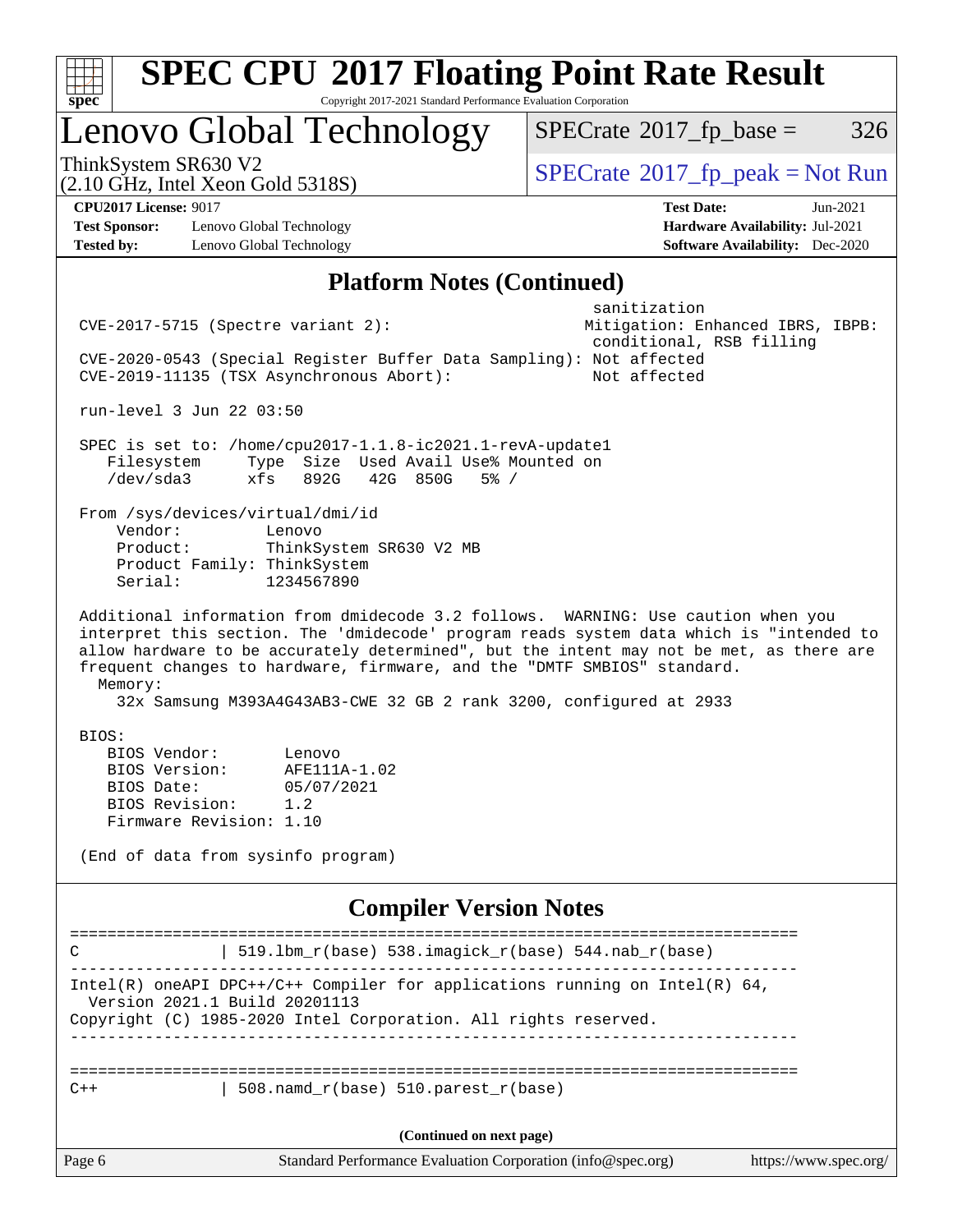

Copyright 2017-2021 Standard Performance Evaluation Corporation

Lenovo Global Technology

 $SPECTate@2017_fp\_base = 326$ 

(2.10 GHz, Intel Xeon Gold 5318S)

ThinkSystem SR630 V2<br>
(2.10 GHz, Intel Xeon Gold 5318S)<br> [SPECrate](http://www.spec.org/auto/cpu2017/Docs/result-fields.html#SPECrate2017fppeak)®[2017\\_fp\\_peak = N](http://www.spec.org/auto/cpu2017/Docs/result-fields.html#SPECrate2017fppeak)ot Run

**[Test Sponsor:](http://www.spec.org/auto/cpu2017/Docs/result-fields.html#TestSponsor)** Lenovo Global Technology **[Hardware Availability:](http://www.spec.org/auto/cpu2017/Docs/result-fields.html#HardwareAvailability)** Jul-2021 **[Tested by:](http://www.spec.org/auto/cpu2017/Docs/result-fields.html#Testedby)** Lenovo Global Technology **[Software Availability:](http://www.spec.org/auto/cpu2017/Docs/result-fields.html#SoftwareAvailability)** Dec-2020

**[CPU2017 License:](http://www.spec.org/auto/cpu2017/Docs/result-fields.html#CPU2017License)** 9017 **[Test Date:](http://www.spec.org/auto/cpu2017/Docs/result-fields.html#TestDate)** Jun-2021

#### **[Compiler Version Notes \(Continued\)](http://www.spec.org/auto/cpu2017/Docs/result-fields.html#CompilerVersionNotes)**

| Intel(R) oneAPI DPC++/C++ Compiler for applications running on Intel(R) $64$ ,                                                                                                                      |
|-----------------------------------------------------------------------------------------------------------------------------------------------------------------------------------------------------|
| Version 2021.1 Build 20201113                                                                                                                                                                       |
| Copyright (C) 1985-2020 Intel Corporation. All rights reserved.                                                                                                                                     |
|                                                                                                                                                                                                     |
| 511.povray_r(base) 526.blender_r(base)<br>$C++$ , $C$                                                                                                                                               |
|                                                                                                                                                                                                     |
| Intel(R) oneAPI DPC++/C++ Compiler for applications running on Intel(R) $64$ ,<br>Version 2021.1 Build 20201113                                                                                     |
| Copyright (C) 1985-2020 Intel Corporation. All rights reserved.<br>Intel(R) oneAPI DPC++/C++ Compiler for applications running on Intel(R) $64$ ,                                                   |
| Version 2021.1 Build 20201113<br>Copyright (C) 1985-2020 Intel Corporation. All rights reserved.                                                                                                    |
|                                                                                                                                                                                                     |
|                                                                                                                                                                                                     |
| $C++$ , C, Fortran   507.cactuBSSN_r(base)                                                                                                                                                          |
| $Intel(R)$ oneAPI DPC++/C++ Compiler for applications running on Intel(R) 64,<br>Version 2021.1 Build 20201113                                                                                      |
| Copyright (C) 1985-2020 Intel Corporation. All rights reserved.                                                                                                                                     |
| Intel(R) oneAPI DPC++/C++ Compiler for applications running on Intel(R) $64$ ,<br>Version 2021.1 Build 20201113                                                                                     |
| Copyright (C) 1985-2020 Intel Corporation. All rights reserved.<br>Intel(R) Fortran Intel(R) 64 Compiler Classic for applications running on                                                        |
| Intel(R) 64, Version 2021.1 Build 20201112_000000                                                                                                                                                   |
| Copyright (C) 1985-2020 Intel Corporation. All rights reserved.                                                                                                                                     |
|                                                                                                                                                                                                     |
| 503.bwaves_r(base) 549.fotonik3d_r(base) 554.roms_r(base)<br>Fortran                                                                                                                                |
| Intel(R) Fortran Intel(R) 64 Compiler Classic for applications running on<br>Intel(R) 64, Version 2021.1 Build 20201112_000000                                                                      |
| Copyright (C) 1985-2020 Intel Corporation. All rights reserved.                                                                                                                                     |
|                                                                                                                                                                                                     |
| $521.wrf_r(base) 527.cam4_r(base)$<br>Fortran, C                                                                                                                                                    |
|                                                                                                                                                                                                     |
| $Intel(R)$ Fortran Intel(R) 64 Compiler Classic for applications running on<br>Intel(R) 64, Version 2021.1 Build 20201112_000000<br>Copyright (C) 1985-2020 Intel Corporation. All rights reserved. |
| Intel(R) oneAPI DPC++/C++ Compiler for applications running on Intel(R) $64$ ,<br>Version 2021.1 Build 20201113                                                                                     |
| (Continued on next page)                                                                                                                                                                            |
|                                                                                                                                                                                                     |

| Page 7<br>Standard Performance Evaluation Corporation (info@spec.org)<br>https://www.spec.org/ |
|------------------------------------------------------------------------------------------------|
|                                                                                                |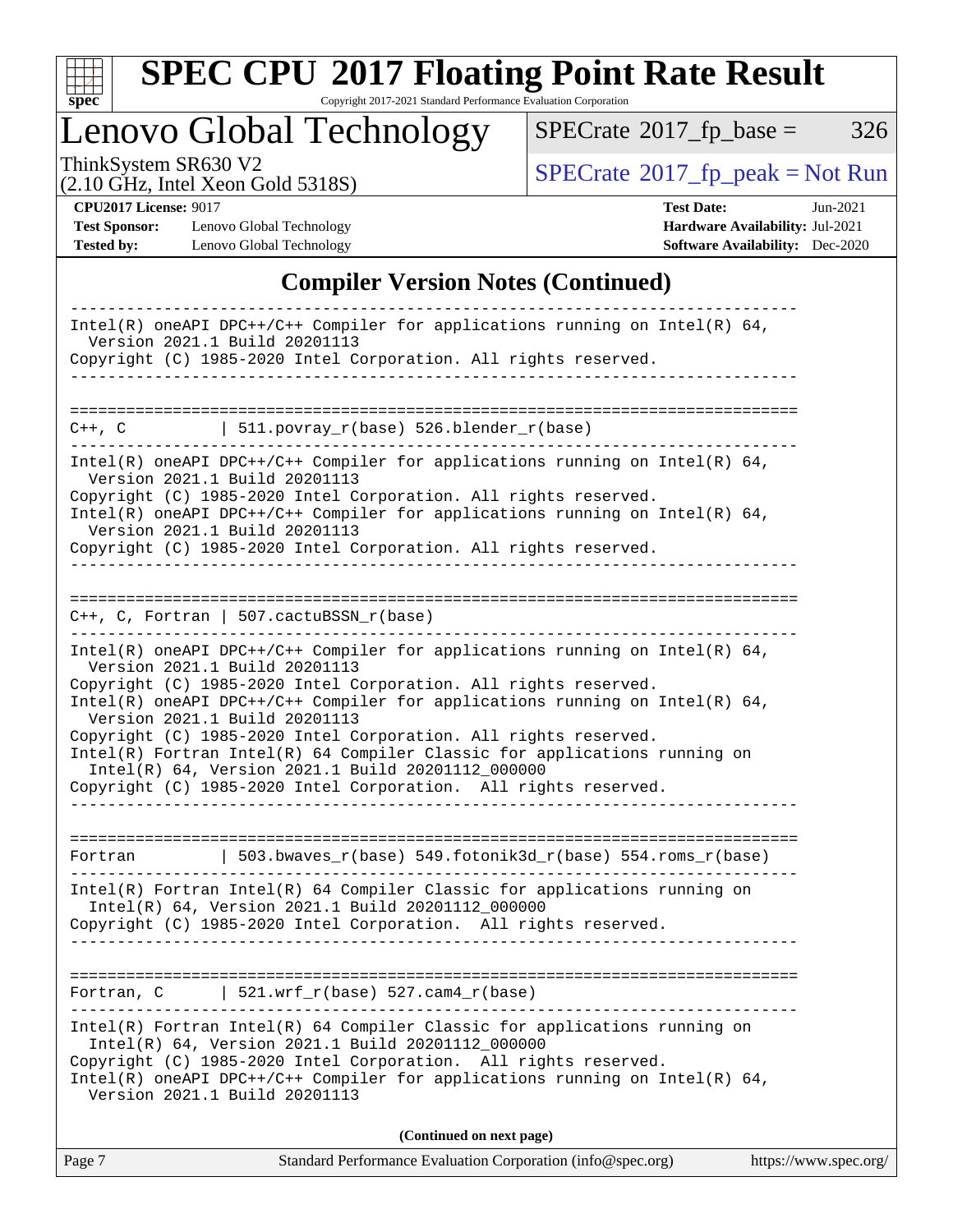

#### **[SPEC CPU](http://www.spec.org/auto/cpu2017/Docs/result-fields.html#SPECCPU2017FloatingPointRateResult)[2017 Floating Point Rate Result](http://www.spec.org/auto/cpu2017/Docs/result-fields.html#SPECCPU2017FloatingPointRateResult)** Copyright 2017-2021 Standard Performance Evaluation Corporation

### Lenovo Global Technology

 $SPECTate$ <sup>®</sup>[2017\\_fp\\_base =](http://www.spec.org/auto/cpu2017/Docs/result-fields.html#SPECrate2017fpbase) 326

(2.10 GHz, Intel Xeon Gold 5318S)

ThinkSystem SR630 V2<br>  $\begin{array}{c}\n\text{SPECrate} \textcirc 2017\_fp\_peak = Not Run \\
\text{SPECrate} \textcirc 2017\_fp\_peak = Not Run\n\end{array}$  $\begin{array}{c}\n\text{SPECrate} \textcirc 2017\_fp\_peak = Not Run \\
\text{SPECrate} \textcirc 2017\_fp\_peak = Not Run\n\end{array}$  $\begin{array}{c}\n\text{SPECrate} \textcirc 2017\_fp\_peak = Not Run \\
\text{SPECrate} \textcirc 2017\_fp\_peak = Not Run\n\end{array}$ 

**[Test Sponsor:](http://www.spec.org/auto/cpu2017/Docs/result-fields.html#TestSponsor)** Lenovo Global Technology **[Hardware Availability:](http://www.spec.org/auto/cpu2017/Docs/result-fields.html#HardwareAvailability)** Jul-2021 **[Tested by:](http://www.spec.org/auto/cpu2017/Docs/result-fields.html#Testedby)** Lenovo Global Technology **[Software Availability:](http://www.spec.org/auto/cpu2017/Docs/result-fields.html#SoftwareAvailability)** Dec-2020

**[CPU2017 License:](http://www.spec.org/auto/cpu2017/Docs/result-fields.html#CPU2017License)** 9017 **[Test Date:](http://www.spec.org/auto/cpu2017/Docs/result-fields.html#TestDate)** Jun-2021

### **[Compiler Version Notes \(Continued\)](http://www.spec.org/auto/cpu2017/Docs/result-fields.html#CompilerVersionNotes)**

Copyright (C) 1985-2020 Intel Corporation. All rights reserved. ------------------------------------------------------------------------------

### **[Base Compiler Invocation](http://www.spec.org/auto/cpu2017/Docs/result-fields.html#BaseCompilerInvocation)**

[C benchmarks](http://www.spec.org/auto/cpu2017/Docs/result-fields.html#Cbenchmarks): [icx](http://www.spec.org/cpu2017/results/res2021q3/cpu2017-20210705-28050.flags.html#user_CCbase_intel_icx_fe2d28d19ae2a5db7c42fe0f2a2aed77cb715edd4aeb23434404a8be6683fe239869bb6ca8154ca98265c2e3b9226a719a0efe2953a4a7018c379b7010ccf087)

[C++ benchmarks:](http://www.spec.org/auto/cpu2017/Docs/result-fields.html#CXXbenchmarks) [icpx](http://www.spec.org/cpu2017/results/res2021q3/cpu2017-20210705-28050.flags.html#user_CXXbase_intel_icpx_1e918ed14c436bf4b9b7c8bcdd51d4539fc71b3df010bd1e9f8732d9c34c2b2914e48204a846820f3c0ebb4095dea797a5c30b458ac0b6dffac65d78f781f5ca)

[Fortran benchmarks](http://www.spec.org/auto/cpu2017/Docs/result-fields.html#Fortranbenchmarks): [ifort](http://www.spec.org/cpu2017/results/res2021q3/cpu2017-20210705-28050.flags.html#user_FCbase_intel_ifort_8111460550e3ca792625aed983ce982f94888b8b503583aa7ba2b8303487b4d8a21a13e7191a45c5fd58ff318f48f9492884d4413fa793fd88dd292cad7027ca)

[Benchmarks using both Fortran and C](http://www.spec.org/auto/cpu2017/Docs/result-fields.html#BenchmarksusingbothFortranandC): [ifort](http://www.spec.org/cpu2017/results/res2021q3/cpu2017-20210705-28050.flags.html#user_CC_FCbase_intel_ifort_8111460550e3ca792625aed983ce982f94888b8b503583aa7ba2b8303487b4d8a21a13e7191a45c5fd58ff318f48f9492884d4413fa793fd88dd292cad7027ca) [icx](http://www.spec.org/cpu2017/results/res2021q3/cpu2017-20210705-28050.flags.html#user_CC_FCbase_intel_icx_fe2d28d19ae2a5db7c42fe0f2a2aed77cb715edd4aeb23434404a8be6683fe239869bb6ca8154ca98265c2e3b9226a719a0efe2953a4a7018c379b7010ccf087)

[Benchmarks using both C and C++](http://www.spec.org/auto/cpu2017/Docs/result-fields.html#BenchmarksusingbothCandCXX): [icpx](http://www.spec.org/cpu2017/results/res2021q3/cpu2017-20210705-28050.flags.html#user_CC_CXXbase_intel_icpx_1e918ed14c436bf4b9b7c8bcdd51d4539fc71b3df010bd1e9f8732d9c34c2b2914e48204a846820f3c0ebb4095dea797a5c30b458ac0b6dffac65d78f781f5ca) [icx](http://www.spec.org/cpu2017/results/res2021q3/cpu2017-20210705-28050.flags.html#user_CC_CXXbase_intel_icx_fe2d28d19ae2a5db7c42fe0f2a2aed77cb715edd4aeb23434404a8be6683fe239869bb6ca8154ca98265c2e3b9226a719a0efe2953a4a7018c379b7010ccf087)

[Benchmarks using Fortran, C, and C++:](http://www.spec.org/auto/cpu2017/Docs/result-fields.html#BenchmarksusingFortranCandCXX) [icpx](http://www.spec.org/cpu2017/results/res2021q3/cpu2017-20210705-28050.flags.html#user_CC_CXX_FCbase_intel_icpx_1e918ed14c436bf4b9b7c8bcdd51d4539fc71b3df010bd1e9f8732d9c34c2b2914e48204a846820f3c0ebb4095dea797a5c30b458ac0b6dffac65d78f781f5ca) [icx](http://www.spec.org/cpu2017/results/res2021q3/cpu2017-20210705-28050.flags.html#user_CC_CXX_FCbase_intel_icx_fe2d28d19ae2a5db7c42fe0f2a2aed77cb715edd4aeb23434404a8be6683fe239869bb6ca8154ca98265c2e3b9226a719a0efe2953a4a7018c379b7010ccf087) [ifort](http://www.spec.org/cpu2017/results/res2021q3/cpu2017-20210705-28050.flags.html#user_CC_CXX_FCbase_intel_ifort_8111460550e3ca792625aed983ce982f94888b8b503583aa7ba2b8303487b4d8a21a13e7191a45c5fd58ff318f48f9492884d4413fa793fd88dd292cad7027ca)

### **[Base Portability Flags](http://www.spec.org/auto/cpu2017/Docs/result-fields.html#BasePortabilityFlags)**

 503.bwaves\_r: [-DSPEC\\_LP64](http://www.spec.org/cpu2017/results/res2021q3/cpu2017-20210705-28050.flags.html#suite_basePORTABILITY503_bwaves_r_DSPEC_LP64) 507.cactuBSSN\_r: [-DSPEC\\_LP64](http://www.spec.org/cpu2017/results/res2021q3/cpu2017-20210705-28050.flags.html#suite_basePORTABILITY507_cactuBSSN_r_DSPEC_LP64) 508.namd\_r: [-DSPEC\\_LP64](http://www.spec.org/cpu2017/results/res2021q3/cpu2017-20210705-28050.flags.html#suite_basePORTABILITY508_namd_r_DSPEC_LP64) 510.parest\_r: [-DSPEC\\_LP64](http://www.spec.org/cpu2017/results/res2021q3/cpu2017-20210705-28050.flags.html#suite_basePORTABILITY510_parest_r_DSPEC_LP64) 511.povray\_r: [-DSPEC\\_LP64](http://www.spec.org/cpu2017/results/res2021q3/cpu2017-20210705-28050.flags.html#suite_basePORTABILITY511_povray_r_DSPEC_LP64) 519.lbm\_r: [-DSPEC\\_LP64](http://www.spec.org/cpu2017/results/res2021q3/cpu2017-20210705-28050.flags.html#suite_basePORTABILITY519_lbm_r_DSPEC_LP64) 521.wrf\_r: [-DSPEC\\_LP64](http://www.spec.org/cpu2017/results/res2021q3/cpu2017-20210705-28050.flags.html#suite_basePORTABILITY521_wrf_r_DSPEC_LP64) [-DSPEC\\_CASE\\_FLAG](http://www.spec.org/cpu2017/results/res2021q3/cpu2017-20210705-28050.flags.html#b521.wrf_r_baseCPORTABILITY_DSPEC_CASE_FLAG) [-convert big\\_endian](http://www.spec.org/cpu2017/results/res2021q3/cpu2017-20210705-28050.flags.html#user_baseFPORTABILITY521_wrf_r_convert_big_endian_c3194028bc08c63ac5d04de18c48ce6d347e4e562e8892b8bdbdc0214820426deb8554edfa529a3fb25a586e65a3d812c835984020483e7e73212c4d31a38223) 526.blender\_r: [-DSPEC\\_LP64](http://www.spec.org/cpu2017/results/res2021q3/cpu2017-20210705-28050.flags.html#suite_basePORTABILITY526_blender_r_DSPEC_LP64) [-DSPEC\\_LINUX](http://www.spec.org/cpu2017/results/res2021q3/cpu2017-20210705-28050.flags.html#b526.blender_r_baseCPORTABILITY_DSPEC_LINUX) [-funsigned-char](http://www.spec.org/cpu2017/results/res2021q3/cpu2017-20210705-28050.flags.html#user_baseCPORTABILITY526_blender_r_force_uchar_40c60f00ab013830e2dd6774aeded3ff59883ba5a1fc5fc14077f794d777847726e2a5858cbc7672e36e1b067e7e5c1d9a74f7176df07886a243d7cc18edfe67) 527.cam4\_r: [-DSPEC\\_LP64](http://www.spec.org/cpu2017/results/res2021q3/cpu2017-20210705-28050.flags.html#suite_basePORTABILITY527_cam4_r_DSPEC_LP64) [-DSPEC\\_CASE\\_FLAG](http://www.spec.org/cpu2017/results/res2021q3/cpu2017-20210705-28050.flags.html#b527.cam4_r_baseCPORTABILITY_DSPEC_CASE_FLAG) 538.imagick\_r: [-DSPEC\\_LP64](http://www.spec.org/cpu2017/results/res2021q3/cpu2017-20210705-28050.flags.html#suite_basePORTABILITY538_imagick_r_DSPEC_LP64) 544.nab\_r: [-DSPEC\\_LP64](http://www.spec.org/cpu2017/results/res2021q3/cpu2017-20210705-28050.flags.html#suite_basePORTABILITY544_nab_r_DSPEC_LP64) 549.fotonik3d\_r: [-DSPEC\\_LP64](http://www.spec.org/cpu2017/results/res2021q3/cpu2017-20210705-28050.flags.html#suite_basePORTABILITY549_fotonik3d_r_DSPEC_LP64) 554.roms\_r: [-DSPEC\\_LP64](http://www.spec.org/cpu2017/results/res2021q3/cpu2017-20210705-28050.flags.html#suite_basePORTABILITY554_roms_r_DSPEC_LP64)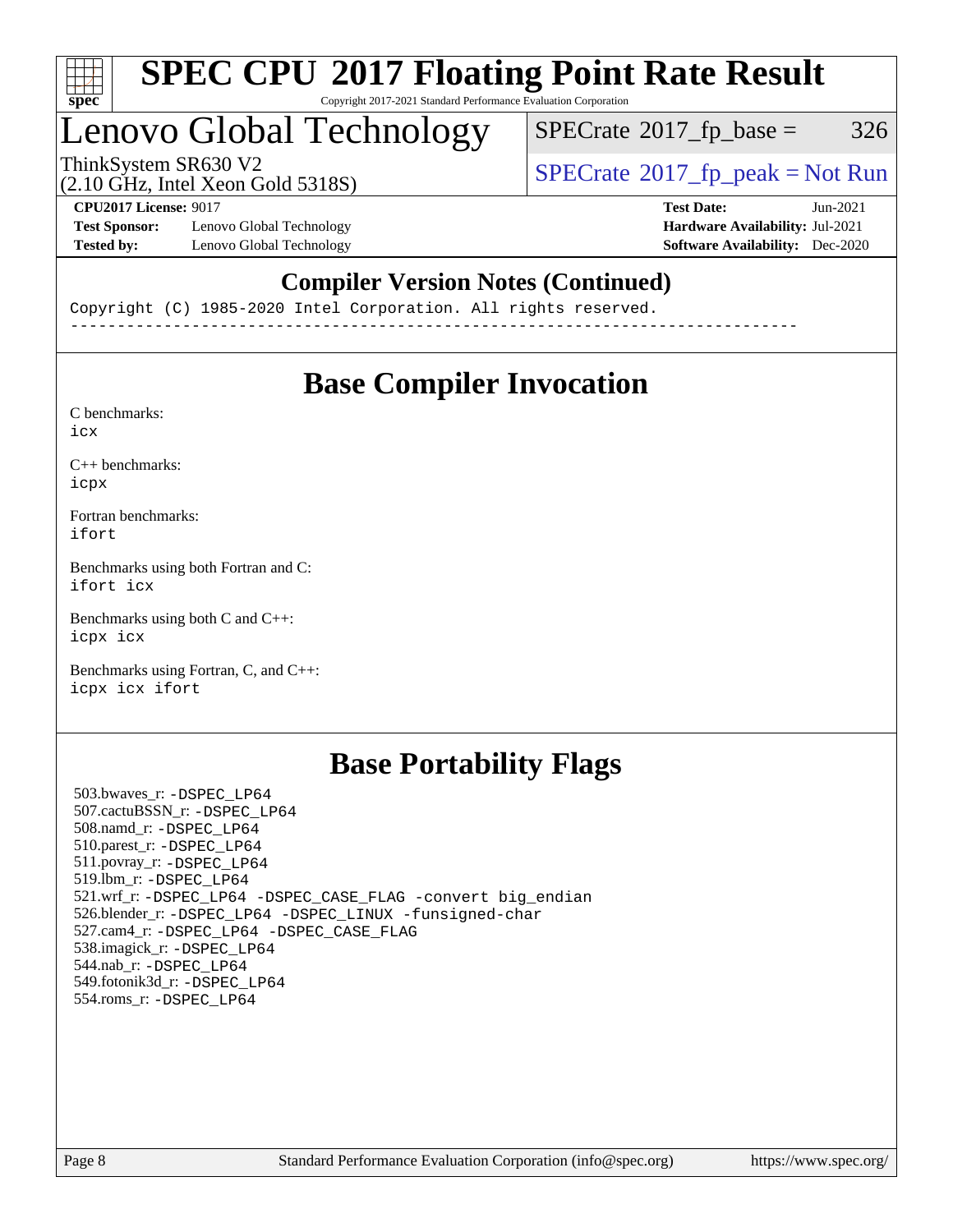

Copyright 2017-2021 Standard Performance Evaluation Corporation

### Lenovo Global Technology

 $SPECTate@2017<sub>fp</sub> base =  $326$$ 

(2.10 GHz, Intel Xeon Gold 5318S)

ThinkSystem SR630 V2<br>  $\begin{array}{c} \text{SPECrate} \textcircled{2017} \text{ fp\_peak} = \text{Not Run} \end{array}$  $\begin{array}{c} \text{SPECrate} \textcircled{2017} \text{ fp\_peak} = \text{Not Run} \end{array}$  $\begin{array}{c} \text{SPECrate} \textcircled{2017} \text{ fp\_peak} = \text{Not Run} \end{array}$ 

**[Test Sponsor:](http://www.spec.org/auto/cpu2017/Docs/result-fields.html#TestSponsor)** Lenovo Global Technology **[Hardware Availability:](http://www.spec.org/auto/cpu2017/Docs/result-fields.html#HardwareAvailability)** Jul-2021 **[Tested by:](http://www.spec.org/auto/cpu2017/Docs/result-fields.html#Testedby)** Lenovo Global Technology **[Software Availability:](http://www.spec.org/auto/cpu2017/Docs/result-fields.html#SoftwareAvailability)** Dec-2020

**[CPU2017 License:](http://www.spec.org/auto/cpu2017/Docs/result-fields.html#CPU2017License)** 9017 **[Test Date:](http://www.spec.org/auto/cpu2017/Docs/result-fields.html#TestDate)** Jun-2021

### **[Base Optimization Flags](http://www.spec.org/auto/cpu2017/Docs/result-fields.html#BaseOptimizationFlags)**

#### [C benchmarks](http://www.spec.org/auto/cpu2017/Docs/result-fields.html#Cbenchmarks): [-w](http://www.spec.org/cpu2017/results/res2021q3/cpu2017-20210705-28050.flags.html#user_CCbase_supress_warning_66fb2c4e5c1dd10f38bdd29623979399e5ae75ae6e5453792d82ef66afed381df4a8602f92cac8d2ea0fffa7b93b4b1ccb9ecad4af01c9b2fe338b2082ae3859) [-std=c11](http://www.spec.org/cpu2017/results/res2021q3/cpu2017-20210705-28050.flags.html#user_CCbase_std-icc-std_0e1c27790398a4642dfca32ffe6c27b5796f9c2d2676156f2e42c9c44eaad0c049b1cdb667a270c34d979996257aeb8fc440bfb01818dbc9357bd9d174cb8524) [-m64](http://www.spec.org/cpu2017/results/res2021q3/cpu2017-20210705-28050.flags.html#user_CCbase_m64-icc) [-Wl,-z,muldefs](http://www.spec.org/cpu2017/results/res2021q3/cpu2017-20210705-28050.flags.html#user_CCbase_link_force_multiple1_b4cbdb97b34bdee9ceefcfe54f4c8ea74255f0b02a4b23e853cdb0e18eb4525ac79b5a88067c842dd0ee6996c24547a27a4b99331201badda8798ef8a743f577) [-xCORE-AVX512](http://www.spec.org/cpu2017/results/res2021q3/cpu2017-20210705-28050.flags.html#user_CCbase_f-xCORE-AVX512) [-Ofast](http://www.spec.org/cpu2017/results/res2021q3/cpu2017-20210705-28050.flags.html#user_CCbase_f-Ofast) [-ffast-math](http://www.spec.org/cpu2017/results/res2021q3/cpu2017-20210705-28050.flags.html#user_CCbase_f-ffast-math) [-flto](http://www.spec.org/cpu2017/results/res2021q3/cpu2017-20210705-28050.flags.html#user_CCbase_f-flto) [-mfpmath=sse](http://www.spec.org/cpu2017/results/res2021q3/cpu2017-20210705-28050.flags.html#user_CCbase_f-mfpmath_70eb8fac26bde974f8ab713bc9086c5621c0b8d2f6c86f38af0bd7062540daf19db5f3a066d8c6684be05d84c9b6322eb3b5be6619d967835195b93d6c02afa1) [-funroll-loops](http://www.spec.org/cpu2017/results/res2021q3/cpu2017-20210705-28050.flags.html#user_CCbase_f-funroll-loops) [-qopt-mem-layout-trans=4](http://www.spec.org/cpu2017/results/res2021q3/cpu2017-20210705-28050.flags.html#user_CCbase_f-qopt-mem-layout-trans_fa39e755916c150a61361b7846f310bcdf6f04e385ef281cadf3647acec3f0ae266d1a1d22d972a7087a248fd4e6ca390a3634700869573d231a252c784941a8) [-mbranches-within-32B-boundaries](http://www.spec.org/cpu2017/results/res2021q3/cpu2017-20210705-28050.flags.html#user_CCbase_f-mbranches-within-32B-boundaries) [-ljemalloc](http://www.spec.org/cpu2017/results/res2021q3/cpu2017-20210705-28050.flags.html#user_CCbase_jemalloc_link_lib_d1249b907c500fa1c0672f44f562e3d0f79738ae9e3c4a9c376d49f265a04b9c99b167ecedbf6711b3085be911c67ff61f150a17b3472be731631ba4d0471706) [-L/usr/local/jemalloc64-5.0.1/lib](http://www.spec.org/cpu2017/results/res2021q3/cpu2017-20210705-28050.flags.html#user_CCbase_jemalloc_link_path64_1_cc289568b1a6c0fd3b62c91b824c27fcb5af5e8098e6ad028160d21144ef1b8aef3170d2acf0bee98a8da324cfe4f67d0a3d0c4cc4673d993d694dc2a0df248b) [C++ benchmarks](http://www.spec.org/auto/cpu2017/Docs/result-fields.html#CXXbenchmarks): [-w](http://www.spec.org/cpu2017/results/res2021q3/cpu2017-20210705-28050.flags.html#user_CXXbase_supress_warning_66fb2c4e5c1dd10f38bdd29623979399e5ae75ae6e5453792d82ef66afed381df4a8602f92cac8d2ea0fffa7b93b4b1ccb9ecad4af01c9b2fe338b2082ae3859) [-m64](http://www.spec.org/cpu2017/results/res2021q3/cpu2017-20210705-28050.flags.html#user_CXXbase_m64-icc) [-Wl,-z,muldefs](http://www.spec.org/cpu2017/results/res2021q3/cpu2017-20210705-28050.flags.html#user_CXXbase_link_force_multiple1_b4cbdb97b34bdee9ceefcfe54f4c8ea74255f0b02a4b23e853cdb0e18eb4525ac79b5a88067c842dd0ee6996c24547a27a4b99331201badda8798ef8a743f577) [-xCORE-AVX512](http://www.spec.org/cpu2017/results/res2021q3/cpu2017-20210705-28050.flags.html#user_CXXbase_f-xCORE-AVX512) [-Ofast](http://www.spec.org/cpu2017/results/res2021q3/cpu2017-20210705-28050.flags.html#user_CXXbase_f-Ofast) [-ffast-math](http://www.spec.org/cpu2017/results/res2021q3/cpu2017-20210705-28050.flags.html#user_CXXbase_f-ffast-math) [-flto](http://www.spec.org/cpu2017/results/res2021q3/cpu2017-20210705-28050.flags.html#user_CXXbase_f-flto) [-mfpmath=sse](http://www.spec.org/cpu2017/results/res2021q3/cpu2017-20210705-28050.flags.html#user_CXXbase_f-mfpmath_70eb8fac26bde974f8ab713bc9086c5621c0b8d2f6c86f38af0bd7062540daf19db5f3a066d8c6684be05d84c9b6322eb3b5be6619d967835195b93d6c02afa1) [-funroll-loops](http://www.spec.org/cpu2017/results/res2021q3/cpu2017-20210705-28050.flags.html#user_CXXbase_f-funroll-loops) [-qopt-mem-layout-trans=4](http://www.spec.org/cpu2017/results/res2021q3/cpu2017-20210705-28050.flags.html#user_CXXbase_f-qopt-mem-layout-trans_fa39e755916c150a61361b7846f310bcdf6f04e385ef281cadf3647acec3f0ae266d1a1d22d972a7087a248fd4e6ca390a3634700869573d231a252c784941a8) [-mbranches-within-32B-boundaries](http://www.spec.org/cpu2017/results/res2021q3/cpu2017-20210705-28050.flags.html#user_CXXbase_f-mbranches-within-32B-boundaries) [-ljemalloc](http://www.spec.org/cpu2017/results/res2021q3/cpu2017-20210705-28050.flags.html#user_CXXbase_jemalloc_link_lib_d1249b907c500fa1c0672f44f562e3d0f79738ae9e3c4a9c376d49f265a04b9c99b167ecedbf6711b3085be911c67ff61f150a17b3472be731631ba4d0471706) [-L/usr/local/jemalloc64-5.0.1/lib](http://www.spec.org/cpu2017/results/res2021q3/cpu2017-20210705-28050.flags.html#user_CXXbase_jemalloc_link_path64_1_cc289568b1a6c0fd3b62c91b824c27fcb5af5e8098e6ad028160d21144ef1b8aef3170d2acf0bee98a8da324cfe4f67d0a3d0c4cc4673d993d694dc2a0df248b) [Fortran benchmarks:](http://www.spec.org/auto/cpu2017/Docs/result-fields.html#Fortranbenchmarks) [-w](http://www.spec.org/cpu2017/results/res2021q3/cpu2017-20210705-28050.flags.html#user_FCbase_supress_warning_66fb2c4e5c1dd10f38bdd29623979399e5ae75ae6e5453792d82ef66afed381df4a8602f92cac8d2ea0fffa7b93b4b1ccb9ecad4af01c9b2fe338b2082ae3859) [-m64](http://www.spec.org/cpu2017/results/res2021q3/cpu2017-20210705-28050.flags.html#user_FCbase_m64-icc) [-Wl,-z,muldefs](http://www.spec.org/cpu2017/results/res2021q3/cpu2017-20210705-28050.flags.html#user_FCbase_link_force_multiple1_b4cbdb97b34bdee9ceefcfe54f4c8ea74255f0b02a4b23e853cdb0e18eb4525ac79b5a88067c842dd0ee6996c24547a27a4b99331201badda8798ef8a743f577) [-xCORE-AVX512](http://www.spec.org/cpu2017/results/res2021q3/cpu2017-20210705-28050.flags.html#user_FCbase_f-xCORE-AVX512) [-O3](http://www.spec.org/cpu2017/results/res2021q3/cpu2017-20210705-28050.flags.html#user_FCbase_f-O3) [-ipo](http://www.spec.org/cpu2017/results/res2021q3/cpu2017-20210705-28050.flags.html#user_FCbase_f-ipo) [-no-prec-div](http://www.spec.org/cpu2017/results/res2021q3/cpu2017-20210705-28050.flags.html#user_FCbase_f-no-prec-div) [-qopt-prefetch](http://www.spec.org/cpu2017/results/res2021q3/cpu2017-20210705-28050.flags.html#user_FCbase_f-qopt-prefetch) [-ffinite-math-only](http://www.spec.org/cpu2017/results/res2021q3/cpu2017-20210705-28050.flags.html#user_FCbase_f_finite_math_only_cb91587bd2077682c4b38af759c288ed7c732db004271a9512da14a4f8007909a5f1427ecbf1a0fb78ff2a814402c6114ac565ca162485bbcae155b5e4258871) [-qopt-multiple-gather-scatter-by-shuffles](http://www.spec.org/cpu2017/results/res2021q3/cpu2017-20210705-28050.flags.html#user_FCbase_f-qopt-multiple-gather-scatter-by-shuffles) [-qopt-mem-layout-trans=4](http://www.spec.org/cpu2017/results/res2021q3/cpu2017-20210705-28050.flags.html#user_FCbase_f-qopt-mem-layout-trans_fa39e755916c150a61361b7846f310bcdf6f04e385ef281cadf3647acec3f0ae266d1a1d22d972a7087a248fd4e6ca390a3634700869573d231a252c784941a8) [-nostandard-realloc-lhs](http://www.spec.org/cpu2017/results/res2021q3/cpu2017-20210705-28050.flags.html#user_FCbase_f_2003_std_realloc_82b4557e90729c0f113870c07e44d33d6f5a304b4f63d4c15d2d0f1fab99f5daaed73bdb9275d9ae411527f28b936061aa8b9c8f2d63842963b95c9dd6426b8a) [-align array32byte](http://www.spec.org/cpu2017/results/res2021q3/cpu2017-20210705-28050.flags.html#user_FCbase_align_array32byte_b982fe038af199962ba9a80c053b8342c548c85b40b8e86eb3cc33dee0d7986a4af373ac2d51c3f7cf710a18d62fdce2948f201cd044323541f22fc0fffc51b6) [-auto](http://www.spec.org/cpu2017/results/res2021q3/cpu2017-20210705-28050.flags.html#user_FCbase_f-auto) [-mbranches-within-32B-boundaries](http://www.spec.org/cpu2017/results/res2021q3/cpu2017-20210705-28050.flags.html#user_FCbase_f-mbranches-within-32B-boundaries) [-ljemalloc](http://www.spec.org/cpu2017/results/res2021q3/cpu2017-20210705-28050.flags.html#user_FCbase_jemalloc_link_lib_d1249b907c500fa1c0672f44f562e3d0f79738ae9e3c4a9c376d49f265a04b9c99b167ecedbf6711b3085be911c67ff61f150a17b3472be731631ba4d0471706) [-L/usr/local/jemalloc64-5.0.1/lib](http://www.spec.org/cpu2017/results/res2021q3/cpu2017-20210705-28050.flags.html#user_FCbase_jemalloc_link_path64_1_cc289568b1a6c0fd3b62c91b824c27fcb5af5e8098e6ad028160d21144ef1b8aef3170d2acf0bee98a8da324cfe4f67d0a3d0c4cc4673d993d694dc2a0df248b) [Benchmarks using both Fortran and C](http://www.spec.org/auto/cpu2017/Docs/result-fields.html#BenchmarksusingbothFortranandC): [-w](http://www.spec.org/cpu2017/results/res2021q3/cpu2017-20210705-28050.flags.html#user_CC_FCbase_supress_warning_66fb2c4e5c1dd10f38bdd29623979399e5ae75ae6e5453792d82ef66afed381df4a8602f92cac8d2ea0fffa7b93b4b1ccb9ecad4af01c9b2fe338b2082ae3859) [-m64](http://www.spec.org/cpu2017/results/res2021q3/cpu2017-20210705-28050.flags.html#user_CC_FCbase_m64-icc) [-std=c11](http://www.spec.org/cpu2017/results/res2021q3/cpu2017-20210705-28050.flags.html#user_CC_FCbase_std-icc-std_0e1c27790398a4642dfca32ffe6c27b5796f9c2d2676156f2e42c9c44eaad0c049b1cdb667a270c34d979996257aeb8fc440bfb01818dbc9357bd9d174cb8524) [-Wl,-z,muldefs](http://www.spec.org/cpu2017/results/res2021q3/cpu2017-20210705-28050.flags.html#user_CC_FCbase_link_force_multiple1_b4cbdb97b34bdee9ceefcfe54f4c8ea74255f0b02a4b23e853cdb0e18eb4525ac79b5a88067c842dd0ee6996c24547a27a4b99331201badda8798ef8a743f577) [-xCORE-AVX512](http://www.spec.org/cpu2017/results/res2021q3/cpu2017-20210705-28050.flags.html#user_CC_FCbase_f-xCORE-AVX512) [-Ofast](http://www.spec.org/cpu2017/results/res2021q3/cpu2017-20210705-28050.flags.html#user_CC_FCbase_f-Ofast) [-ffast-math](http://www.spec.org/cpu2017/results/res2021q3/cpu2017-20210705-28050.flags.html#user_CC_FCbase_f-ffast-math) [-flto](http://www.spec.org/cpu2017/results/res2021q3/cpu2017-20210705-28050.flags.html#user_CC_FCbase_f-flto) [-mfpmath=sse](http://www.spec.org/cpu2017/results/res2021q3/cpu2017-20210705-28050.flags.html#user_CC_FCbase_f-mfpmath_70eb8fac26bde974f8ab713bc9086c5621c0b8d2f6c86f38af0bd7062540daf19db5f3a066d8c6684be05d84c9b6322eb3b5be6619d967835195b93d6c02afa1) [-funroll-loops](http://www.spec.org/cpu2017/results/res2021q3/cpu2017-20210705-28050.flags.html#user_CC_FCbase_f-funroll-loops) [-qopt-mem-layout-trans=4](http://www.spec.org/cpu2017/results/res2021q3/cpu2017-20210705-28050.flags.html#user_CC_FCbase_f-qopt-mem-layout-trans_fa39e755916c150a61361b7846f310bcdf6f04e385ef281cadf3647acec3f0ae266d1a1d22d972a7087a248fd4e6ca390a3634700869573d231a252c784941a8) [-O3](http://www.spec.org/cpu2017/results/res2021q3/cpu2017-20210705-28050.flags.html#user_CC_FCbase_f-O3) [-ipo](http://www.spec.org/cpu2017/results/res2021q3/cpu2017-20210705-28050.flags.html#user_CC_FCbase_f-ipo) [-no-prec-div](http://www.spec.org/cpu2017/results/res2021q3/cpu2017-20210705-28050.flags.html#user_CC_FCbase_f-no-prec-div) [-qopt-prefetch](http://www.spec.org/cpu2017/results/res2021q3/cpu2017-20210705-28050.flags.html#user_CC_FCbase_f-qopt-prefetch) [-ffinite-math-only](http://www.spec.org/cpu2017/results/res2021q3/cpu2017-20210705-28050.flags.html#user_CC_FCbase_f_finite_math_only_cb91587bd2077682c4b38af759c288ed7c732db004271a9512da14a4f8007909a5f1427ecbf1a0fb78ff2a814402c6114ac565ca162485bbcae155b5e4258871) [-qopt-multiple-gather-scatter-by-shuffles](http://www.spec.org/cpu2017/results/res2021q3/cpu2017-20210705-28050.flags.html#user_CC_FCbase_f-qopt-multiple-gather-scatter-by-shuffles) [-mbranches-within-32B-boundaries](http://www.spec.org/cpu2017/results/res2021q3/cpu2017-20210705-28050.flags.html#user_CC_FCbase_f-mbranches-within-32B-boundaries) [-nostandard-realloc-lhs](http://www.spec.org/cpu2017/results/res2021q3/cpu2017-20210705-28050.flags.html#user_CC_FCbase_f_2003_std_realloc_82b4557e90729c0f113870c07e44d33d6f5a304b4f63d4c15d2d0f1fab99f5daaed73bdb9275d9ae411527f28b936061aa8b9c8f2d63842963b95c9dd6426b8a) [-align array32byte](http://www.spec.org/cpu2017/results/res2021q3/cpu2017-20210705-28050.flags.html#user_CC_FCbase_align_array32byte_b982fe038af199962ba9a80c053b8342c548c85b40b8e86eb3cc33dee0d7986a4af373ac2d51c3f7cf710a18d62fdce2948f201cd044323541f22fc0fffc51b6) [-auto](http://www.spec.org/cpu2017/results/res2021q3/cpu2017-20210705-28050.flags.html#user_CC_FCbase_f-auto) [-ljemalloc](http://www.spec.org/cpu2017/results/res2021q3/cpu2017-20210705-28050.flags.html#user_CC_FCbase_jemalloc_link_lib_d1249b907c500fa1c0672f44f562e3d0f79738ae9e3c4a9c376d49f265a04b9c99b167ecedbf6711b3085be911c67ff61f150a17b3472be731631ba4d0471706) [-L/usr/local/jemalloc64-5.0.1/lib](http://www.spec.org/cpu2017/results/res2021q3/cpu2017-20210705-28050.flags.html#user_CC_FCbase_jemalloc_link_path64_1_cc289568b1a6c0fd3b62c91b824c27fcb5af5e8098e6ad028160d21144ef1b8aef3170d2acf0bee98a8da324cfe4f67d0a3d0c4cc4673d993d694dc2a0df248b) [Benchmarks using both C and C++:](http://www.spec.org/auto/cpu2017/Docs/result-fields.html#BenchmarksusingbothCandCXX) [-w](http://www.spec.org/cpu2017/results/res2021q3/cpu2017-20210705-28050.flags.html#user_CC_CXXbase_supress_warning_66fb2c4e5c1dd10f38bdd29623979399e5ae75ae6e5453792d82ef66afed381df4a8602f92cac8d2ea0fffa7b93b4b1ccb9ecad4af01c9b2fe338b2082ae3859) [-m64](http://www.spec.org/cpu2017/results/res2021q3/cpu2017-20210705-28050.flags.html#user_CC_CXXbase_m64-icc) [-std=c11](http://www.spec.org/cpu2017/results/res2021q3/cpu2017-20210705-28050.flags.html#user_CC_CXXbase_std-icc-std_0e1c27790398a4642dfca32ffe6c27b5796f9c2d2676156f2e42c9c44eaad0c049b1cdb667a270c34d979996257aeb8fc440bfb01818dbc9357bd9d174cb8524) [-Wl,-z,muldefs](http://www.spec.org/cpu2017/results/res2021q3/cpu2017-20210705-28050.flags.html#user_CC_CXXbase_link_force_multiple1_b4cbdb97b34bdee9ceefcfe54f4c8ea74255f0b02a4b23e853cdb0e18eb4525ac79b5a88067c842dd0ee6996c24547a27a4b99331201badda8798ef8a743f577) [-xCORE-AVX512](http://www.spec.org/cpu2017/results/res2021q3/cpu2017-20210705-28050.flags.html#user_CC_CXXbase_f-xCORE-AVX512) [-Ofast](http://www.spec.org/cpu2017/results/res2021q3/cpu2017-20210705-28050.flags.html#user_CC_CXXbase_f-Ofast) [-ffast-math](http://www.spec.org/cpu2017/results/res2021q3/cpu2017-20210705-28050.flags.html#user_CC_CXXbase_f-ffast-math) [-flto](http://www.spec.org/cpu2017/results/res2021q3/cpu2017-20210705-28050.flags.html#user_CC_CXXbase_f-flto) [-mfpmath=sse](http://www.spec.org/cpu2017/results/res2021q3/cpu2017-20210705-28050.flags.html#user_CC_CXXbase_f-mfpmath_70eb8fac26bde974f8ab713bc9086c5621c0b8d2f6c86f38af0bd7062540daf19db5f3a066d8c6684be05d84c9b6322eb3b5be6619d967835195b93d6c02afa1) [-funroll-loops](http://www.spec.org/cpu2017/results/res2021q3/cpu2017-20210705-28050.flags.html#user_CC_CXXbase_f-funroll-loops) [-qopt-mem-layout-trans=4](http://www.spec.org/cpu2017/results/res2021q3/cpu2017-20210705-28050.flags.html#user_CC_CXXbase_f-qopt-mem-layout-trans_fa39e755916c150a61361b7846f310bcdf6f04e385ef281cadf3647acec3f0ae266d1a1d22d972a7087a248fd4e6ca390a3634700869573d231a252c784941a8) [-mbranches-within-32B-boundaries](http://www.spec.org/cpu2017/results/res2021q3/cpu2017-20210705-28050.flags.html#user_CC_CXXbase_f-mbranches-within-32B-boundaries) [-ljemalloc](http://www.spec.org/cpu2017/results/res2021q3/cpu2017-20210705-28050.flags.html#user_CC_CXXbase_jemalloc_link_lib_d1249b907c500fa1c0672f44f562e3d0f79738ae9e3c4a9c376d49f265a04b9c99b167ecedbf6711b3085be911c67ff61f150a17b3472be731631ba4d0471706) [-L/usr/local/jemalloc64-5.0.1/lib](http://www.spec.org/cpu2017/results/res2021q3/cpu2017-20210705-28050.flags.html#user_CC_CXXbase_jemalloc_link_path64_1_cc289568b1a6c0fd3b62c91b824c27fcb5af5e8098e6ad028160d21144ef1b8aef3170d2acf0bee98a8da324cfe4f67d0a3d0c4cc4673d993d694dc2a0df248b) [Benchmarks using Fortran, C, and C++](http://www.spec.org/auto/cpu2017/Docs/result-fields.html#BenchmarksusingFortranCandCXX): [-w](http://www.spec.org/cpu2017/results/res2021q3/cpu2017-20210705-28050.flags.html#user_CC_CXX_FCbase_supress_warning_66fb2c4e5c1dd10f38bdd29623979399e5ae75ae6e5453792d82ef66afed381df4a8602f92cac8d2ea0fffa7b93b4b1ccb9ecad4af01c9b2fe338b2082ae3859) [-m64](http://www.spec.org/cpu2017/results/res2021q3/cpu2017-20210705-28050.flags.html#user_CC_CXX_FCbase_m64-icc) [-std=c11](http://www.spec.org/cpu2017/results/res2021q3/cpu2017-20210705-28050.flags.html#user_CC_CXX_FCbase_std-icc-std_0e1c27790398a4642dfca32ffe6c27b5796f9c2d2676156f2e42c9c44eaad0c049b1cdb667a270c34d979996257aeb8fc440bfb01818dbc9357bd9d174cb8524) [-Wl,-z,muldefs](http://www.spec.org/cpu2017/results/res2021q3/cpu2017-20210705-28050.flags.html#user_CC_CXX_FCbase_link_force_multiple1_b4cbdb97b34bdee9ceefcfe54f4c8ea74255f0b02a4b23e853cdb0e18eb4525ac79b5a88067c842dd0ee6996c24547a27a4b99331201badda8798ef8a743f577) [-xCORE-AVX512](http://www.spec.org/cpu2017/results/res2021q3/cpu2017-20210705-28050.flags.html#user_CC_CXX_FCbase_f-xCORE-AVX512) [-Ofast](http://www.spec.org/cpu2017/results/res2021q3/cpu2017-20210705-28050.flags.html#user_CC_CXX_FCbase_f-Ofast) [-ffast-math](http://www.spec.org/cpu2017/results/res2021q3/cpu2017-20210705-28050.flags.html#user_CC_CXX_FCbase_f-ffast-math) [-flto](http://www.spec.org/cpu2017/results/res2021q3/cpu2017-20210705-28050.flags.html#user_CC_CXX_FCbase_f-flto) [-mfpmath=sse](http://www.spec.org/cpu2017/results/res2021q3/cpu2017-20210705-28050.flags.html#user_CC_CXX_FCbase_f-mfpmath_70eb8fac26bde974f8ab713bc9086c5621c0b8d2f6c86f38af0bd7062540daf19db5f3a066d8c6684be05d84c9b6322eb3b5be6619d967835195b93d6c02afa1) [-funroll-loops](http://www.spec.org/cpu2017/results/res2021q3/cpu2017-20210705-28050.flags.html#user_CC_CXX_FCbase_f-funroll-loops) [-qopt-mem-layout-trans=4](http://www.spec.org/cpu2017/results/res2021q3/cpu2017-20210705-28050.flags.html#user_CC_CXX_FCbase_f-qopt-mem-layout-trans_fa39e755916c150a61361b7846f310bcdf6f04e385ef281cadf3647acec3f0ae266d1a1d22d972a7087a248fd4e6ca390a3634700869573d231a252c784941a8) [-O3](http://www.spec.org/cpu2017/results/res2021q3/cpu2017-20210705-28050.flags.html#user_CC_CXX_FCbase_f-O3) [-no-prec-div](http://www.spec.org/cpu2017/results/res2021q3/cpu2017-20210705-28050.flags.html#user_CC_CXX_FCbase_f-no-prec-div) [-qopt-prefetch](http://www.spec.org/cpu2017/results/res2021q3/cpu2017-20210705-28050.flags.html#user_CC_CXX_FCbase_f-qopt-prefetch) [-ffinite-math-only](http://www.spec.org/cpu2017/results/res2021q3/cpu2017-20210705-28050.flags.html#user_CC_CXX_FCbase_f_finite_math_only_cb91587bd2077682c4b38af759c288ed7c732db004271a9512da14a4f8007909a5f1427ecbf1a0fb78ff2a814402c6114ac565ca162485bbcae155b5e4258871) [-qopt-multiple-gather-scatter-by-shuffles](http://www.spec.org/cpu2017/results/res2021q3/cpu2017-20210705-28050.flags.html#user_CC_CXX_FCbase_f-qopt-multiple-gather-scatter-by-shuffles) [-mbranches-within-32B-boundaries](http://www.spec.org/cpu2017/results/res2021q3/cpu2017-20210705-28050.flags.html#user_CC_CXX_FCbase_f-mbranches-within-32B-boundaries) [-nostandard-realloc-lhs](http://www.spec.org/cpu2017/results/res2021q3/cpu2017-20210705-28050.flags.html#user_CC_CXX_FCbase_f_2003_std_realloc_82b4557e90729c0f113870c07e44d33d6f5a304b4f63d4c15d2d0f1fab99f5daaed73bdb9275d9ae411527f28b936061aa8b9c8f2d63842963b95c9dd6426b8a) [-align array32byte](http://www.spec.org/cpu2017/results/res2021q3/cpu2017-20210705-28050.flags.html#user_CC_CXX_FCbase_align_array32byte_b982fe038af199962ba9a80c053b8342c548c85b40b8e86eb3cc33dee0d7986a4af373ac2d51c3f7cf710a18d62fdce2948f201cd044323541f22fc0fffc51b6) [-auto](http://www.spec.org/cpu2017/results/res2021q3/cpu2017-20210705-28050.flags.html#user_CC_CXX_FCbase_f-auto) [-ljemalloc](http://www.spec.org/cpu2017/results/res2021q3/cpu2017-20210705-28050.flags.html#user_CC_CXX_FCbase_jemalloc_link_lib_d1249b907c500fa1c0672f44f562e3d0f79738ae9e3c4a9c376d49f265a04b9c99b167ecedbf6711b3085be911c67ff61f150a17b3472be731631ba4d0471706) [-L/usr/local/jemalloc64-5.0.1/lib](http://www.spec.org/cpu2017/results/res2021q3/cpu2017-20210705-28050.flags.html#user_CC_CXX_FCbase_jemalloc_link_path64_1_cc289568b1a6c0fd3b62c91b824c27fcb5af5e8098e6ad028160d21144ef1b8aef3170d2acf0bee98a8da324cfe4f67d0a3d0c4cc4673d993d694dc2a0df248b) [The flags files that were used to format this result can be browsed at](tmsearch) <http://www.spec.org/cpu2017/flags/Lenovo-Platform-SPECcpu2017-Flags-V1.2-ICElake-E.html> [http://www.spec.org/cpu2017/flags/Intel-ic2021-official-linux64\\_revA.html](http://www.spec.org/cpu2017/flags/Intel-ic2021-official-linux64_revA.html)